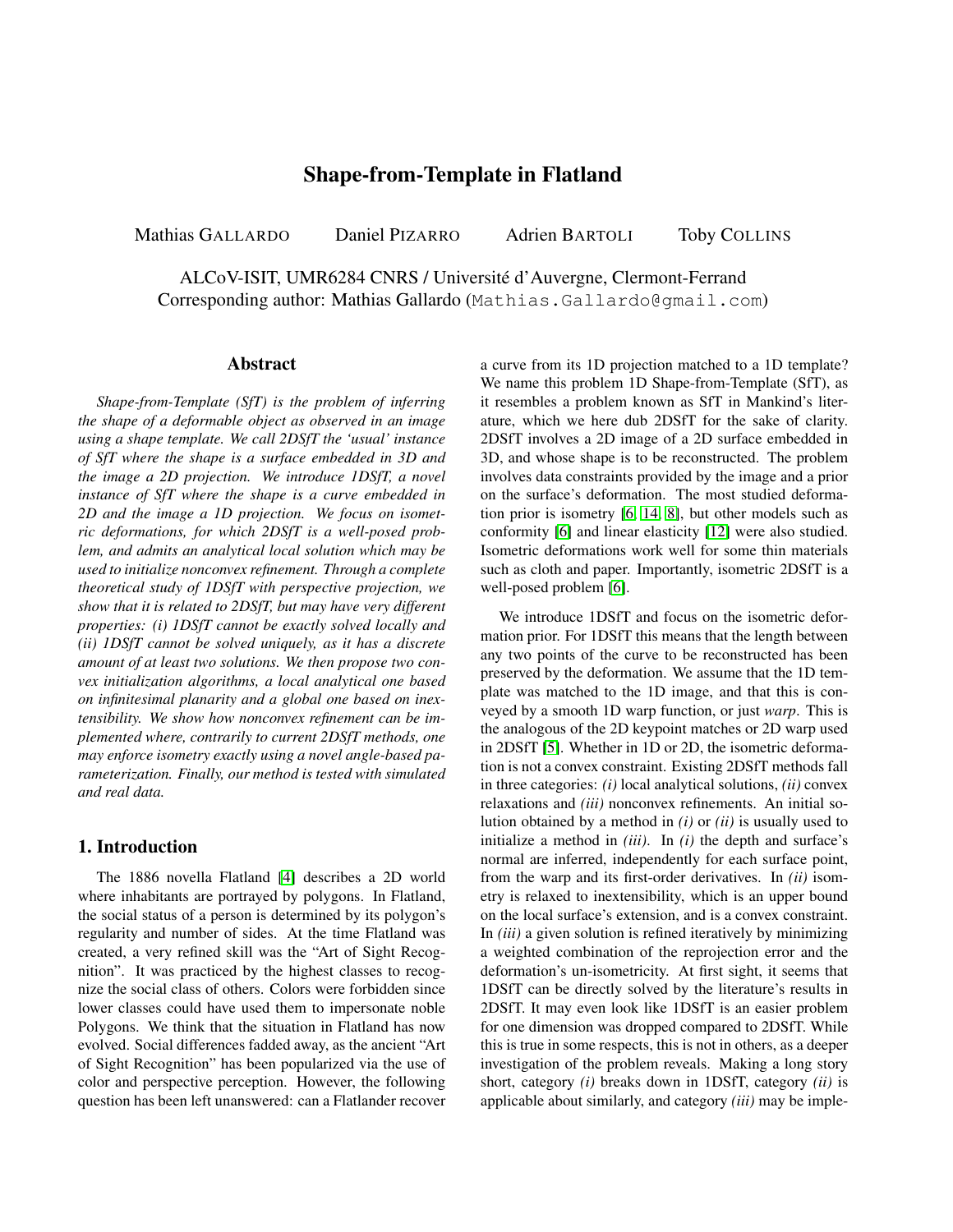mented in a better way than in 2DSfT. Maybe more importantly, 1DSfT is not well-posed, as it admits M solutions, with  $1 < M < \infty$ .

We first give a differential model of 1DSfT, from which we first establish the *non-local solvability* of 1DSfT. Local solvability was established at first-order in 2DSfT; we show that non-local solvability holds at *any order* in 1DSfT. In other words, differenting the 1DSfT equations does not allow one to overcome the growing number of local unknowns. Our analysis also reveals the presence of what we call *critical points*. At these points, the curve's normal is colinear with the line of sight, and depth can then be solved locally. Importantly, the number of solutions M can be shown to be  $M \leq 2^{N+1}$ , with N the number of critical points. We then propose two approximate initialization algorithms. First, even if 1DSfT is not locally solvable exactly, we show how a locally affine approximation of the curve facilitates local solvability. This leads to a local approximate algorithm, opening an unexplored subcategory in *(i)*. Second, we show how the inextensibility relaxation used with the Maximum Depth Heuristic, which characterizes category *(ii)*, may be directly used. We show how to find the critical points from the warp and to infer the M possible solutions. This involves a nonconvex refinement process, forming an algorithm of category *(iii)*. We show that isometry may be enforced exactly by using an anglebased shape parameterization. This simple parameterization may inspire new research in 2DSfT, where isometry has so far been enforced approximately using a simple penalty in the cost function [\[7\]](#page-7-6). This is important, as this solves the problem of choosing the weight combining data and prior in 2DSfT. Finally, we show results on simulated and real data.

**Notation.** We use Greek letters for functions (*e.g.*  $\varphi$ ), bold for vectors  $(e.g. \mathbf{Q})$  and hats for estimates  $(e.g. \mathbf{Q})$ . The first and second derivatives of a function are written with primes (*e.g.*  $\varphi'_y$  and  $\varphi''_y$ ). The vector two-norm is denoted  $\|\cdot\|_2$ . Homogeneous coordinates are written with a bar, for instance  $\overline{\eta} = (\eta \ 1)^{\top}$ .

## 2. State of the Art

SfT has been extensively studied for a broad variety of deformation constraints that we can divide in *statisticsbased* and *physics-based* methods. Statistics-based methods [\[10,](#page-7-7) [14,](#page-7-2) [9\]](#page-7-8) learn the space of deformations from data. These models are specially effective in low-dimensional spaces of deformations, for instance face gestures. On the contrary, physics-based methods [\[6,](#page-7-1) [14,](#page-7-2) [12\]](#page-7-4) allow an infinite-dimensional space of deformations while using mathematical models inspired in physical laws. The isometric model belongs to this category but other deformation models have been studied such as the conformal [\[6\]](#page-7-1) model or the slinear elastic model [\[12\]](#page-7-4). The isometric model has attracted most of the attention [\[6,](#page-7-1) [14,](#page-7-2) [13\]](#page-7-9). Isometry is an accurate model for many real object deformations but, more importantly, it makes 2DSfT a well-posed problem [\[6\]](#page-7-1).

Despite their simplicity, isometric constraints are nonconvex and may lead to complex computational solutions. Methods in category *(i)* solve locally a system of non-linear PDEs [\[6,](#page-7-1) [8\]](#page-7-3). They are very fast but they do not ensure isometry in the presence of noise. Methods in *(ii)* relax the nonconvex isometric constraints using the so-called Maximum Depth Heuristic (MDH) [\[13\]](#page-7-9). The idea is to maximize the surface depth so that the Euclidean distance between every pair of points is upper bounded by its known geodesic distance. They are accurate but fail if the perspective is not strong. Finally, methods in *(iii)* optimize a statistically optimal cost but require iterative non-convex optimization [\[7\]](#page-7-6). They need an accurate initialization, usually provided by methods from either *(i)* or *(ii)*.

To sum up, existing methods for isometric 2DSfT solve a well-posed problem, which locally involves 3 constraints and 3 unknowns [\[6\]](#page-7-1). 1DSfT turns out to be more difficult in some respects since the number of local isometric constraints drops from 3 to 1 while the number of unknowns drops only from 3 to 2.

# 3. Modeling



<span id="page-1-0"></span>Figure 1. General modeling of 1DSfT, the problem of monocular template-based 2D reconstruction of a deformed curve.

Our modeling is shown in figure [1.](#page-1-0) It is inspired from [\[6\]](#page-7-1), where 2DSfT was proposed for 2D images and surfaces embedded in 3D. In 1DSfT, the known template is 1D and we write it as  $\mathcal{T} \subset \mathbb{R}$ . The template is deformed into a smooth curve  $S \subset \mathbb{R}^2$  embedded in 2D which is unknown. We denote as  $\varphi = (\varphi_x \varphi_y)^{\top} \in C^{\infty}(\mathcal{T}, \mathbb{R}^2)$  the embedding that parametrizes  $S$  from the template. The 1D input image  $\mathfrak{I} \subset \mathbb{R}$  is modeled as the perspective projection of S that we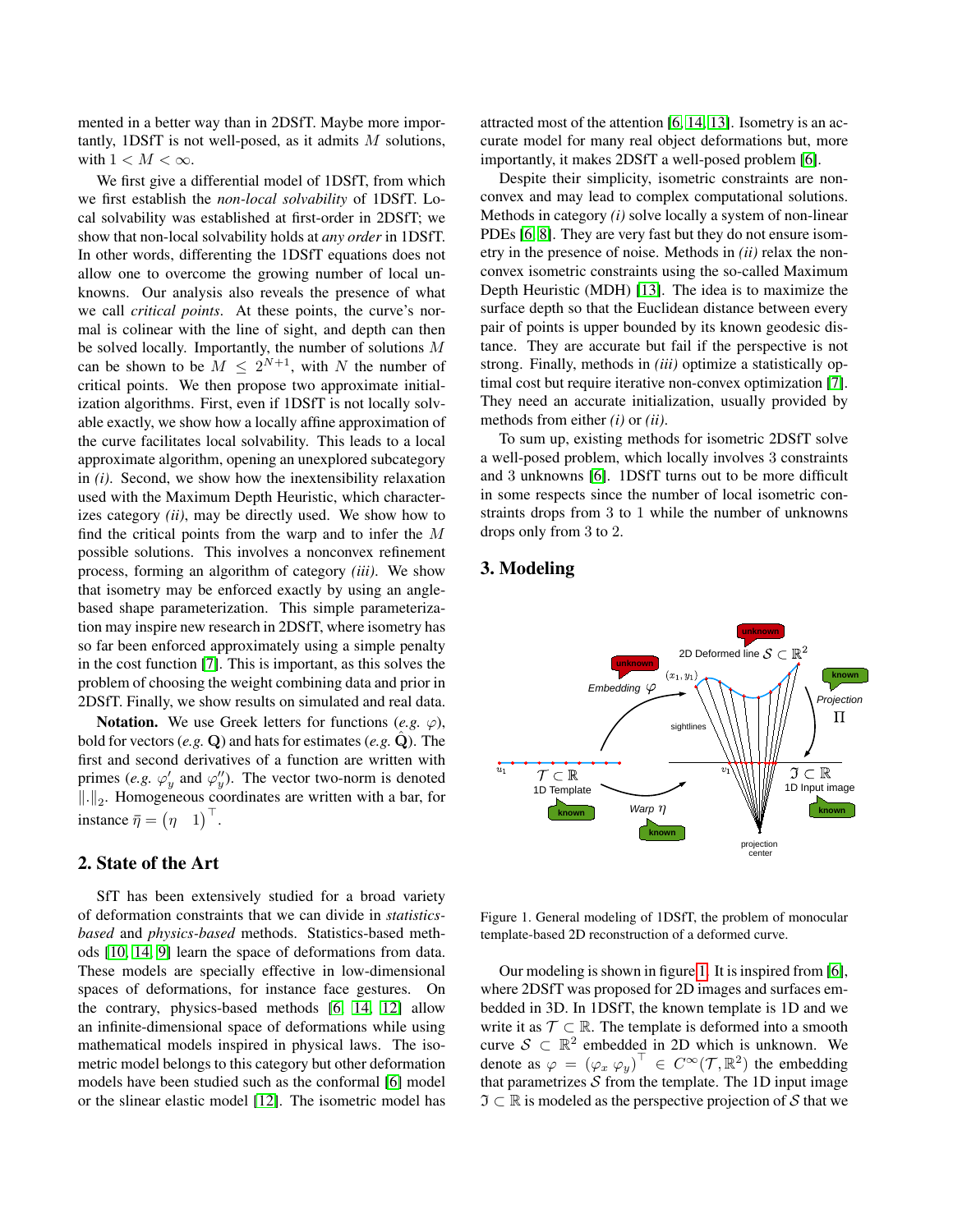denote with a canonical 1D projection function Π:

$$
\Pi(\mathbf{Q}) = \frac{x}{y} \quad \text{where} \quad \mathbf{Q} = (x \ y)^{\top}, \tag{1}
$$

We assume that the image coordinates are normalized by undoing the known camera's intrinsics (the focal length and principal shift). We define  $\eta \in C^{\infty}(\mathcal{T}, \mathbb{R})$  as the registration warp between the template and the image. We assume that  $S$  has no self-occlusions in  $\mathfrak{I}$ .

The goal of 1DSfT is to recover the embedding  $\varphi$ , from the warp  $\eta$  and the projection function  $\Pi$  and the fact that the curve S deforms isometrically. The *reprojection* constraint links the warp and the embedding through camera projection:

<span id="page-2-1"></span>
$$
\eta = \Pi \circ \varphi \tag{2}
$$

The *isometry* constraint forces the geodesic distance to be preserved between  $\mathcal T$  and  $\mathcal S$ . Isometry is a first order differential property in  $\varphi$ :

<span id="page-2-0"></span>
$$
\|\varphi'\|_2^2 = 1.
$$
 (3)

From the constraints [\(3\)](#page-2-0) and [\(2\)](#page-2-1) we define 1DSfT as finding the solution to:

<span id="page-2-2"></span>Find 
$$
\varphi \in C^{\infty}(\mathcal{T}, \mathbb{R}^2)
$$
 s.t.  $\begin{cases} \eta = \Pi \circ \varphi \text{ (reprojection)} \\ \|\varphi'\|_2^2 = 1 \text{ (isometry)}. \end{cases}$  (4)

## 4. Differential Analysis

## 4.1. ODE Formulation

We show that the 1DSfT problem [\(4\)](#page-2-2) is equivalent to finding the solution of a first order non-linear ODE. We first transform the reprojection constraint [\(2\)](#page-2-1) into:

$$
\varphi_y \eta = \varphi_x,\tag{5}
$$

which we differentiate one time, giving:

<span id="page-2-3"></span>
$$
\eta'\varphi_y + \eta\varphi'_y = \varphi'_x. \tag{6}
$$

By substituting  $\varphi'_x$  from equation [\(6\)](#page-2-3) in the isometry constraint [\(3\)](#page-2-0) and expanding, we arrive at:

<span id="page-2-4"></span>
$$
(\varphi'_y \eta)^2 + 2\varphi_y \varphi'_y \eta \eta' + (\varphi_y \eta')^2 + (\varphi'_y)^2 = 1.
$$
 (7)

Equation [\(7\)](#page-2-4) is a first-order non-linear ODE with  $\varphi_y$  as dependent variable. Given a solution to equation [\(7\)](#page-2-4) the embedding  $\varphi$  is expressed as  $\varphi = \varphi'_y \bar{\eta}$ .

We use equation [\(7\)](#page-2-4) to study 1DSfT, local stability and solution space. This leads to two important results: *i)* 1DSfT is not locally solvable exactly and *ii)* 1DSfT has a discrete number of solutions.

#### 4.2. Local Exact Solutions

We explore whether local solutions of equation [\(7\)](#page-2-4) exist by assuming that  $\varphi_y$  and  $\varphi'_y$  are independent variables. These are called the non-holonomic solutions [\[11\]](#page-7-10). Our main motivation is historical as non-holonomic solutions were first proposed in [\[6\]](#page-7-1) for the 2DSfT problem, providing a proof of well-posedness and analytic solutions. Nonholonomic solutions are based on a relaxation of the differential dependencies and creating new equations by differentiation.

We prove the following proposition regarding the existence of non-holonomic solutions to equation [\(7\)](#page-2-4):

<span id="page-2-9"></span>**Proposition 1.** *The non-holonomic solution for depth*  $\varphi_y$  *in equation* [\(7\)](#page-2-4) *is under-constrained at all orders of differentiation.*

*Proof.* Equation [\(7\)](#page-2-4) gives a single constraint for the two unknowns,  $\varphi_y$  and  $\varphi'_y$ . By differentiating equation [\(7\)](#page-2-4) we can create extra equations. Differentiating  $k - 1$  times we obtain a total of  $k$  equations. However, with each differentiation we introduce a new unknown. For order  $k$  we have a total of  $k + 1$  unknowns (*i.e.*  $\varphi_y, \varphi'_y, \ldots, \varphi^{(k)}$ ). As a consequence we have k equations and  $k + 1$  unknowns and the problem is under-constrained for any orders  $k > 0$ .  $\Box$ 

### 4.3. Solution Space

We now study the *global* solutions to 1DSfT. We first transform equation [\(7\)](#page-2-4) using a change of variable that allows us to define the so-called *critical points*, where the normal of the embedding is collinear with sightline. Critical points are shared by groups of solutions of equation [\(4\)](#page-2-2), constraining them to tangentially intersect in 2D. We show that the number of critical points allows us to give an upper bound on the number of solutions.

#### 4.3.1 Change of Variable

We first define  $\varepsilon = ||\bar{\eta}||$  and thus,  $\varepsilon' = \frac{1}{\varepsilon} \eta \eta'$ . Introducing  $\varepsilon$ and  $\varepsilon'$  in equation [\(7\)](#page-2-4) we have:

<span id="page-2-5"></span>
$$
\left(\varphi_y' \varepsilon + \varphi_y \varepsilon'\right)^2 - \varphi_y^2 \varepsilon'^2 + \varphi_y^2 \eta'^2 = 1.
$$
 (8)

We then define the change of variable:

<span id="page-2-8"></span>
$$
\theta = \varphi_y \varepsilon,\tag{9}
$$

which allows us to transform equation  $(8)$  into one depending on  $\theta$  and  $\theta$ :

<span id="page-2-6"></span>
$$
\theta'^2 + \xi \theta^2 = 1 \quad \text{with} \quad \xi = \frac{\eta'^2}{\varepsilon^4}.
$$
 (10)

Finally we obtain  $\theta'$  from equation [\(10\)](#page-2-6) as:

<span id="page-2-7"></span>
$$
\theta' = \pm \sqrt{1 - \xi \theta^2}.
$$
 (11)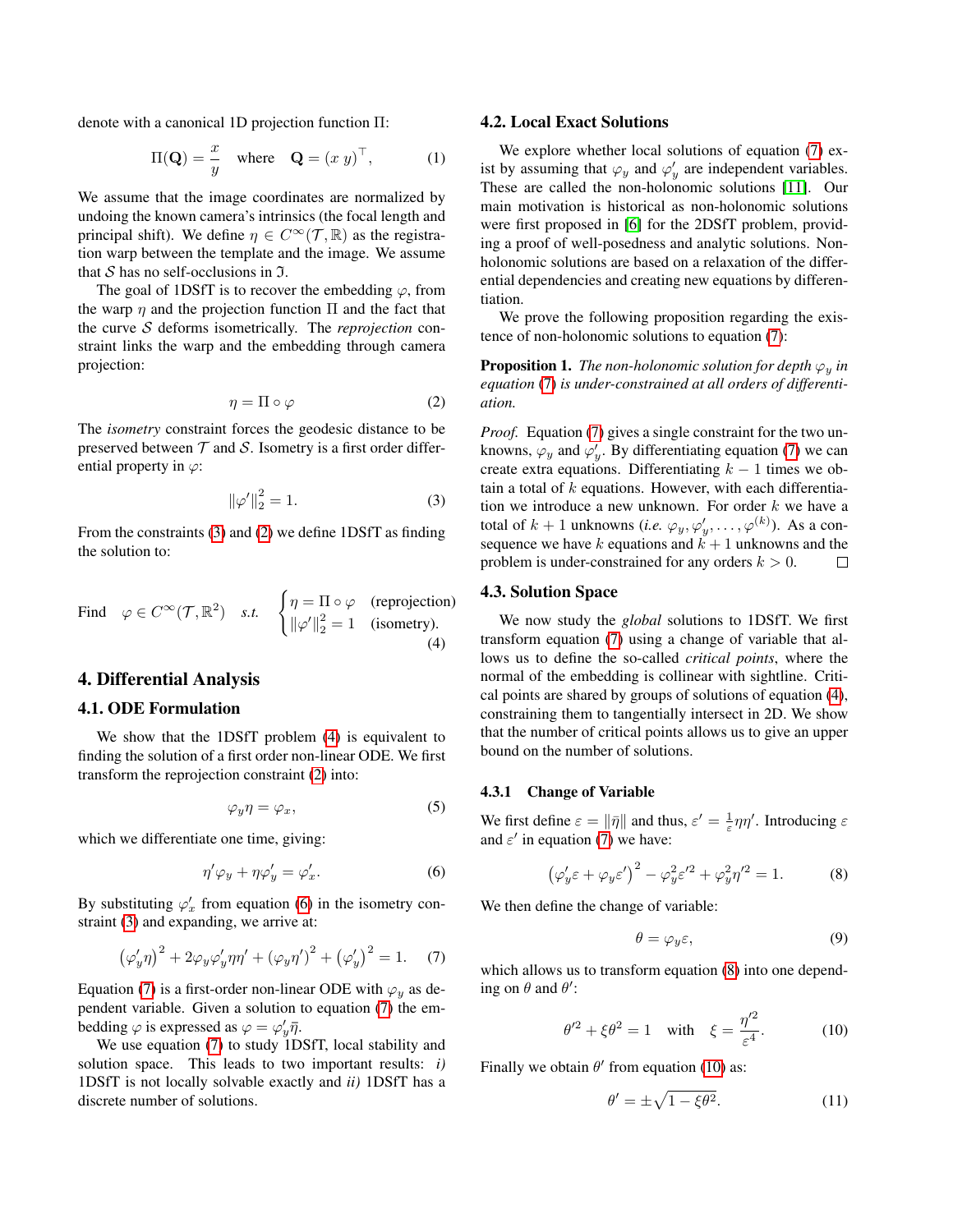Given a solution to equation [\(11\)](#page-2-7) we recover a solution of the original ODE [\(7\)](#page-2-4) by simply inverting the change of variable of equation [\(9\)](#page-2-8).

### 4.3.2 Critical Points

We now give the definition of critical points and their properties that allow us to study the space of solutions of 1DSfT.

<span id="page-3-1"></span>**Definition 1.** *Given*  $\theta_{\varphi}$  *a solution of equation* [\(11\)](#page-2-7)*,*  $u_c \in$  $\mathcal T$  *is a critical point of*  $\theta_{\varphi}$  *if*  $\theta'_{\varphi}(u_c) = 0$  *or alternatively*  $\theta_{\varphi}^2(u_c)\xi(u_c)=1.$ 

Let us define the normal field of an embedding  $\varphi$  with the operator  $\mu[\varphi]$  where:

<span id="page-3-4"></span>
$$
\mu[\varphi] = \begin{pmatrix} -\varphi'_y & \varphi'_x \end{pmatrix}^\top.
$$
 (12)

Note that  $\mu[\varphi](u)$ , with  $u \in \mathcal{T}$ , is a unit vector when  $\varphi$  is isometric.

<span id="page-3-5"></span>**Proposition 2.** *Given a solution*  $\varphi$  *to equation* [\(4\)](#page-2-2),  $u_c \in \mathcal{T}$ *is a critical point if and only if*  $\mu[\varphi](u_c)^\top \frac{\varphi(u_c)}{\mathbb{L}(\mathcal{L}(\mathcal{L}))}$  $\frac{\varphi(w_c)}{\|\varphi(u_c)\|_2} = \pm 1.$ 

*Proof.* We start by writing  $\eta'$  in function of  $\varphi$  from equation  $(2)$ :

<span id="page-3-0"></span>
$$
\eta' = \frac{\varphi_x' \varphi_y - \varphi_x \varphi_y'}{(\varphi_y)^2}.
$$
\n(13)

We use equation [\(13\)](#page-3-0) in equation [\(10\)](#page-2-6) and equation [\(9\)](#page-2-8) to express  $\xi$  and  $\theta$ :

<span id="page-3-2"></span>
$$
\xi = \frac{\left(\varphi_x'\varphi_y - \varphi_x\varphi_y'\right)^2}{\left(\varphi_x^2 + \varphi_y^2\right)^2} \tag{14}
$$

<span id="page-3-3"></span>
$$
\theta = \sqrt{\varphi_x^2 + \varphi_y^2}.\tag{15}
$$

From definition [1](#page-3-1) we have that if  $u_c$  is a critical point then:

$$
\theta^2(u_c)\xi(u_c) = 1,\tag{16}
$$

<span id="page-3-10"></span> $\Box$ 

where, by using Eqs.  $(14)$ ,  $(15)$  and  $(12)$  we have that:

$$
\theta^2(u_c)\xi(u_c) = \frac{\left(\varphi_x'(u_c)\varphi_y(u_c) - \varphi_x(u_c)\varphi_y'(u_c)\right)^2}{\varphi_x^2(u_c) + \varphi_y^2(u_c)}
$$

$$
= \left(\mu[\varphi](u_c)^\top \frac{\varphi(u_c)}{\|\varphi(u_c)\|_2}\right)^2. \tag{17}
$$

Proposition [2](#page-3-5) gives a geometric interpretation of the critical points: they represent the points of the curve  $S$  where the normal and the optical ray are collinear.

<span id="page-3-12"></span>**Proposition 3.** *Given*  $\varphi$  *and*  $\gamma$  *two solutions of equation* [\(4\)](#page-2-2) *where*  $u_c \in \mathcal{T}$  *is a critical point of both*  $\varphi$  *and*  $\gamma$  *then we have*  $\varphi(u_c) = \pm \gamma(u_c)$ .

*Proof.* If  $\varphi$  and  $\gamma$  are two solutions of equation [\(4\)](#page-2-2) they both respect the reprojection constraint  $\Pi \circ \varphi = \Pi \circ \gamma$ . This property is equivalent to:

<span id="page-3-6"></span>
$$
\exists \rho \in C^{\infty}(\mathbb{R}, \mathbb{R}) \quad s.t. \quad \varphi = \rho \gamma. \tag{18}
$$

We define  $\theta_{\varphi} = \epsilon \varphi_y$  and  $\theta_{\gamma} = \epsilon \gamma_y$  which are solutions of equation [\(11\)](#page-2-7). From equation [\(18\)](#page-3-6) we have that  $\theta_{\varphi} = \rho \theta_{\gamma}$ . Now if  $u_c$  is a critical point we have from definition [1](#page-3-1) that  $\theta'_{\varphi} = 0$  and  $\theta'_{\gamma} = 0$  and thus:

<span id="page-3-7"></span>
$$
\theta_{\varphi}^2 \xi = \rho^2 \theta_{\gamma}^2 \xi = 1 \quad \text{and} \quad \theta_{\gamma}^2 \xi = 1. \tag{19}
$$

From equation [\(19\)](#page-3-7) we have that  $\rho^2 = 1$  and thus  $\varphi =$  $\Box$  $\pm \gamma$ .

<span id="page-3-13"></span>**Proposition 4.** *Given two solutions*  $\varphi$  *and*  $\gamma$  *to equation* [\(4\)](#page-2-2)*, if*  $u_c \in \mathcal{T}$  *is a critical point of*  $\varphi$  *and not of*  $\gamma$  *then*  $\|\gamma(u_c)\|^2 \leq \|\varphi(u_c)\|^2.$ 

*Proof.* Differentiating equation [\(18\)](#page-3-6) we have that:

<span id="page-3-9"></span>
$$
\varphi'_x = \rho' \gamma_x + \rho \gamma'_x \quad \varphi'_y = \rho' \gamma_y + \rho \gamma'_y. \tag{20}
$$

From the result of proposition [2](#page-3-5) we have that if  $u_c$  is a critical point of  $\varphi$  then:

<span id="page-3-8"></span>
$$
\frac{(\varphi_x'(u_c)\varphi_y(u_c) - \varphi_x(u_c)\varphi_y'(u_c))^{2}}{\varphi_x^2(u_c) + \varphi_y^2(u_c)} = 1.
$$
 (21)

We substitute  $\varphi$  in equation [\(21\)](#page-3-8) using equation [\(18\)](#page-3-6) and equation [\(20\)](#page-3-9) to obtain an equation with  $\rho(u_c)$  and  $\gamma(u_c)$ :

$$
\rho^2(u_c) \left( \frac{\gamma_x'(u_c)\gamma_y(u_c) - \gamma_x(u_c)\gamma_y'(u_c)}{\gamma_x^2(u_c) + \gamma_y^2(u_c)} \right)^2 = 1, \quad (22)
$$

which can be expressed from equation [\(17\)](#page-3-10) as follows:

<span id="page-3-11"></span>
$$
\rho^2(u_c)\left(\mu[\gamma](u_c)^\top \frac{\gamma(u_c)}{\|\gamma(u_c)\|_2}\right)^2 = 1. \tag{23}
$$

From equation [\(23\)](#page-3-11) we have that  $\rho^2(u_c) \ge 1$ , as  $\rho^2(u_c)$  is multiplied by the squared dot product of two unit vectors, which is always  $\leq 1$ . Thanks to equation [\(18\)](#page-3-6), we have  $\|\gamma(u_c)\|^2 \leq \|\varphi(u_c)\|^2.$  $\Box$ 

In proposition [3](#page-3-12) we show that all solutions sharing a critical point are constrained to intersect in 2D. However in proposition [4](#page-3-13) we show that all critical points are not necessary shared by all solutions. In fact, critical points of a solution do not propagate to solutions that are closer to the retina. We show next a way to characterize all critical points of equation [\(4\)](#page-2-2) for all solutions.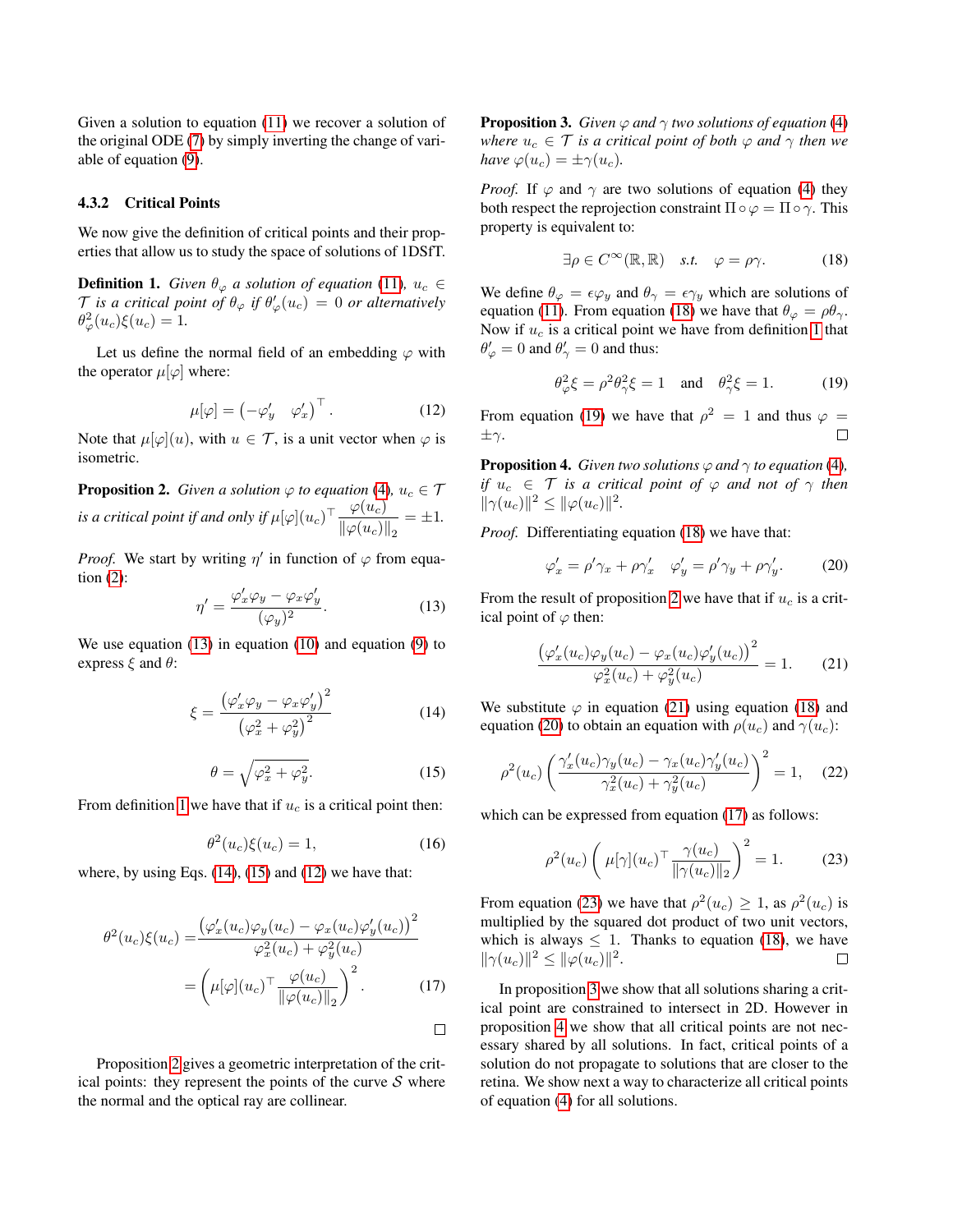<span id="page-4-2"></span>**Proposition 5.** A point  $u_c \in \mathcal{T}$  is a critical point of equa*tion* [\(4\)](#page-2-2) *if it is a solution of the equation:*

$$
2\eta(u_c)\eta'^2(u_c) - (1+\eta^2(u_c))\eta''(u_c) = 0
$$

*Proof.* We derive a condition on  $\eta$  that is valid at critical points. We first differentiate equation [\(10\)](#page-2-6) to get the following ODE:

<span id="page-4-0"></span>
$$
2\theta'\theta'' + \xi'\theta^2 + 2\xi\theta\theta' = 0.
$$
 (24)

We assume  $\varphi$  is a solution to equation [\(4\)](#page-2-2) with  $u_c \in \mathcal{T}$  a critical point. We have that  $\theta_{\varphi} = \epsilon \varphi_y$  is a solution to equa-tion [\(24\)](#page-4-0) and  $\theta'_{\varphi}(u_c) = 0$  from definition [1.](#page-3-1) We substitute  $\theta_{\varphi}$  in equation [\(24\)](#page-4-0) and evaluate the result at  $u_c$ , obtaining the following condition:

$$
\xi'(u_c)\theta_{\varphi}^2(u_c) = 0. \tag{25}
$$

As  $\theta_{\varphi}(u_c)^2 \neq 0$ , otherwise  $\varphi$  passes through the camera's origin at  $u_c$ , we have that  $\xi'(u_c) = 0$ , where:

$$
\xi' = \frac{2\varepsilon^4 \eta' \eta'' - 4\varepsilon^3 \varepsilon' \eta'^2}{\varepsilon^8},\tag{26}
$$

from which we have that  $\xi'(u_c) = 0$  is equivalent to:

<span id="page-4-1"></span>
$$
\frac{\varepsilon^3}{\eta'}\left(\varepsilon(u_c)\eta''(u_c) - 2\varepsilon'(u_c)\eta'(u_c)\right) = 0. \tag{27}
$$

By substitution of  $\epsilon$  and  $\epsilon'$  in terms of  $\eta$  and removing factors in equation [\(27\)](#page-4-1) we have the following condition:

$$
2\eta(u_c)\eta'^2(u_c) - (1+\eta^2(u_c))\eta''(u_c) = 0, \qquad (28)
$$

 $\Box$ which only depends on  $\eta$  and its derivatives.

Proposition [5](#page-4-2) is important as it gives an equation for finding all critical points from the known  $\eta$ , without requiring to compute all solutions of equation [\(4\)](#page-2-2). As we explain below, the number of critical points gives us a bound for the maximum number of solutions of equation [\(4\)](#page-2-2).

### 4.3.3 Bounding the Number of Solutions

We use the properties of critical points given in the previous section and the Picard-Lindelöf (PL) theorem to give an upper bound on the number of solutions to 1DSfT [\(4\)](#page-2-2). The PL theorem provides conditions for the existence and uniqueness of solutions in first-order ODEs with initial conditions. We reproduce its definition as: *Consider the following initial value problem in a general ODE with* θ *as dependent variable and* u *as independent variable,*

<span id="page-4-3"></span>
$$
\begin{cases}\n\theta' = \psi(\theta, u) \\
\theta(u_0) = \theta_0.\n\end{cases}
$$
\n(29)

*If* ψ *is a Lipschitz continous function in* θ *and continous in* u for all  $u \in [u_0 - \epsilon; u_0 + \epsilon]$  with  $\epsilon > 0$  then there *exists a unique solution to equation* [\(29\)](#page-4-3) *in the interval*  $[u_0 - \epsilon; u_0 + \epsilon]$ *.* 

To apply the PL theorem in equation [\(11\)](#page-2-7) we study an open interval between two consecutive critical points  $u_{c_1}$ and  $u_{c_2}$  where the sign of  $\theta'$  does not change.

<span id="page-4-4"></span>**Proposition 6.** *Given two consecutive critical points*  $u_{c_1}$ *and*  $u_{c_2}$  *and* given a solution  $\theta_{\varphi}$  of equation [\(11\)](#page-2-7), the sign *of*  $\theta'_{\varphi}$  remains constant in the interval  $I = (u_{c_1}; u_{c_2})$ .

*Proof.* We assume that  $\theta_{\varphi}$  has continuous derivatives and  $\theta'_{\varphi}(u_{c_1}) = 0$  and  $\theta'_{\varphi}(u_{c_2}) = 0$  by definition [1.](#page-3-1) Therefore the function  $\theta'_{\varphi}$  cannot change its sign in the interval I without passing through a critical point which contradicts the fact that there are no critical points in  $I$ .  $\Box$ 

Using proposition [6](#page-4-4) we give the following result:

<span id="page-4-7"></span>**Proposition 7.** Given the open interval  $I = (u_{c_1}; u_{c_2})$  be*tween two consecutive critical points, there exist a maximum of* 4 *solutions of equation* [\(11\)](#page-2-7) *in* I*.*

*Proof.* We assume a point  $u_0 \in I$  and a solution  $\theta_+$  of [\(11\)](#page-2-7) where  $\theta_+(u_0) > 0$  and  $\theta'_+(u_0) > 0$ . From proposition [6,](#page-4-4)  $\theta'_{+}$  does not change sign in I and thus it is a solution of [\(11\)](#page-2-7) taking positive sign in the square root:

<span id="page-4-5"></span>
$$
\theta' = \sqrt{1 - \xi \theta^2}.\tag{30}
$$

We take partial derivatives of equation [\(30\)](#page-4-5) to show that it is Lipschitz continous in I:

<span id="page-4-6"></span>
$$
\frac{\partial \psi}{\partial \theta} = \frac{-\xi \theta}{\sqrt{1 - \xi \theta^2}}.
$$
(31)

As  $I$  is a finite interval and the denominator of equation [\(31\)](#page-4-6) is never zero in I then  $\psi'$  is bounded and  $\psi$  is Lipschitz continous. We define  $\epsilon > 0$  such that the interval  $I_{u_0} =$  $[u_0-\epsilon; u_0+\epsilon]$  is contained in *I*. Note that  $I_{u_0}$  always exists by making  $\epsilon$  small enough. As a consequence, from the LP theorem we can conclude that the solution  $\theta_+$  is unique in the interval  $I_{u_0}$ . By repeating the same process for all points  $u_0 \in I$  we demonstrate that the solution  $\theta_+$  is unique in I.

We repeat the same argument for a solution  $\theta$ <sub>-</sub> where  $\theta_-(u_0) > 0$  and  $\theta_-'(u_0) < 0$ . In this case the ODE is given by  $\theta' = -\sqrt{1 - \xi \theta^2}$ . By using the PL theorem we show that indeed if  $\theta$ <sub>-</sub> exists it is unique in the interval *I*. We conclude the proof by highlighting that we count also as solutions the mirrored versions of  $\theta_+$  and  $\theta_-$  which gives a total of 4 possible solutions in the interval I.  $\Box$ 

Note that from now on only positive, *i.e.* real, solutions are considered. From proposition [7](#page-4-7) we can derive the following bound on the number of solutions, given the number of critical points.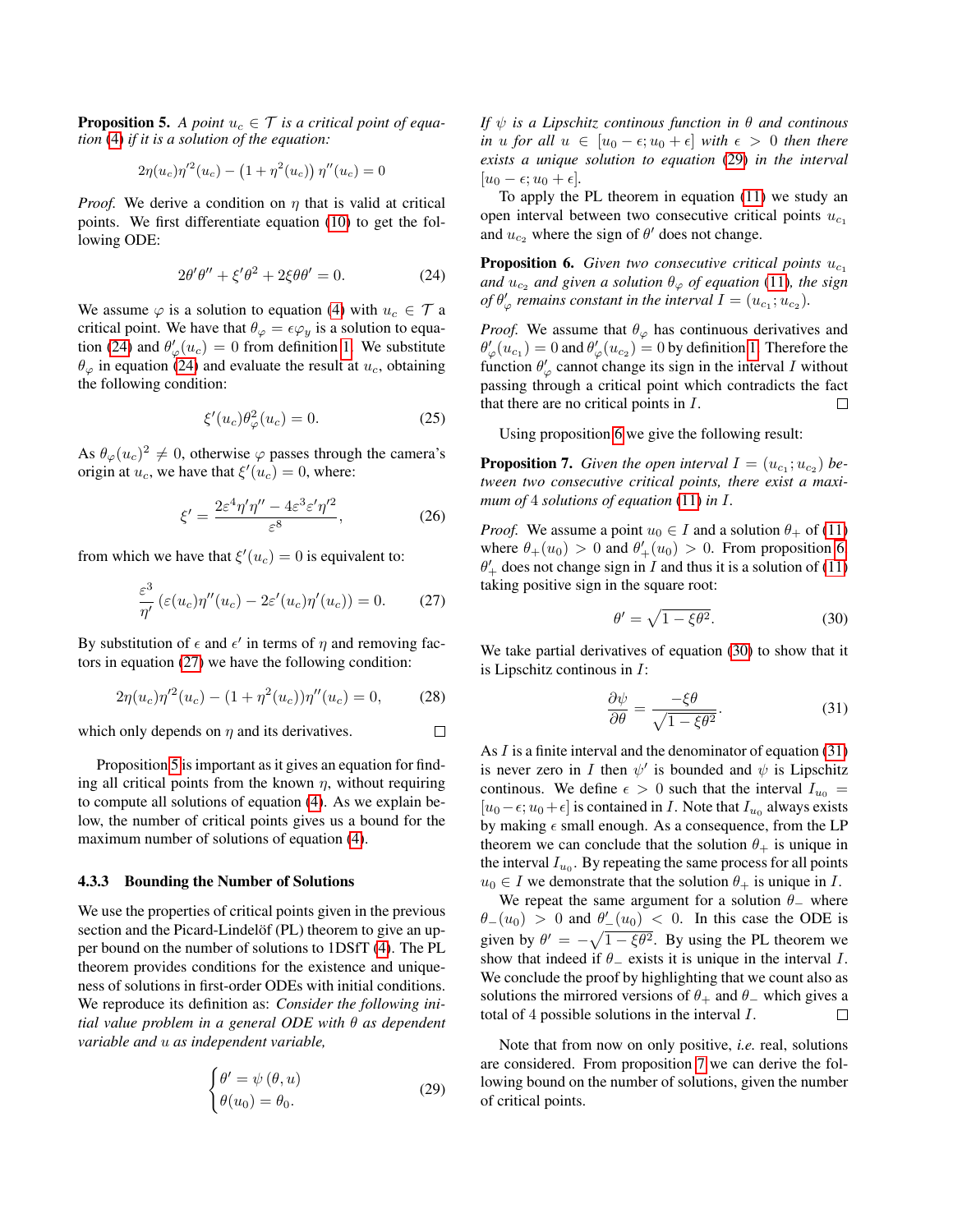**Corollary 1.** For N critical points in  $T$ , there are  $M <$  $2^N - 1$  *possible solutions to equation* [\(4\)](#page-2-2).

*Proof.* Considering proposition [7,](#page-4-7) between two successive critical points there are 2 possible solutions. From proposition [3](#page-3-12) we know that solutions intersect in the critical points. Therefore, the solutions to [\(4\)](#page-2-2) are composed of chunks that connect at the critical points. For  $N$  critical points we have  $M \leq 2^N - 1$  possible combinations.  $\Box$ 

# 5. Computational Solutions

Our approach is based on the fact that one solution is needed to find the critical points and to compute the second solution. Our 1DSfT method is composed of 4 main steps, shown in figure [2:](#page-5-0)

- 1. Initialization: in this step we propose two strategies to find an initial solution. The first strategy is to assume that the sought after solution of equation [\(4\)](#page-2-2) is infinitesimally planar. We then can use equation [\(33\)](#page-5-1) to give a solution. The second strategy is based on the Maximum Depth Heuristic (MDH) which yields to a convex SOCP.
- 2. Refinement: we use an isometric parametrization of the solution and non-linear local optimization to refine the solution given by the previous step. This step requires an accurate initialization given in the previous step.
- 3. Critical points: we use the properties of critical points to find them in the solution given by refinement. The template  $\mathcal T$  is then divided in intervals given by consecutive critical points where there is a maximum of 4 solutions.
- 4. Finding all solutions: we use refinement to find all solutions on each interval by forcing all different combinations of signs for  $\theta$  and  $\theta'$ .

### 5.1. Initialization

### <span id="page-5-4"></span>5.1.1 Non-Holonomic Analytic Solution under Infinitesimal Planarity

One way to initialize the refinement is provided by an analytical solution. We show that a special case of the 1DSfT problem can be solved locally and analytically. In this special case we assume the deformed curve  $S$  to be infinitesimally planar. This is equivalent to consider  $S$  as a succession of infinitesimal lines, *i.e.* to consider that for every  $u \in \mathcal{T}$ ,  $\varphi''(u) = 0$ . Using the result from proposition [1](#page-2-9) we have that by differentiation of equation [\(7\)](#page-2-4) we find the following system with 2 unknowns and 2 equations.

<span id="page-5-2"></span>
$$
(\varphi_y' \varepsilon + \varphi_y \varepsilon')^2 - \varphi_y'^2 \varepsilon'^2 + \varphi_y^2 \eta'^2 = 1
$$
  
2( $\varphi_y' \, \frac{2\eta\eta'}{+ \varphi_y \varphi_y'} \left( \frac{2(\eta')^2 + \eta\eta''}{+ \varphi_y^2 \eta'} \right) + \varphi_y^2 \eta' \eta''.$  (32)



<span id="page-5-0"></span>Figure 2. Proposed 1DSfT method.

By removing  $\varphi'_y$  from the two equations in equation [\(32\)](#page-5-2) we have two solutions for  $\varphi_y$ :

<span id="page-5-1"></span>
$$
\varphi_y = \pm \frac{2\eta'}{\sqrt{(-\eta''\eta + 2(\eta')^2)^2 + (-\eta'')^2}}.
$$
 (33)

The infinitesimal assumption can be generalized for higher orders assuming that for  $u \in \mathcal{T}$ ,  $\varphi^{(k)}(u) = 0$ . This makes  $\varphi$  locally a polynomial of finite order. However, unlike infinitesimal planarity, for  $k > 2$  analytical solutions cannot be found and the solution requires to solve a system of polynomials. We keep the positive solution. The first and second derivatives of the warp are computed thanks to a polynomial approximation.

#### <span id="page-5-3"></span>5.1.2 Maximum Depth Heuristic

This isometry constraint relaxation [\[13\]](#page-7-9) is based on three strong points. It is a second-order cone program (SOCP) optimization. This method moves the 2D points  $\hat{Q}_i$  along each sightline, what preserves the reprojection constraint. It maximizes the distance between the 2D points such that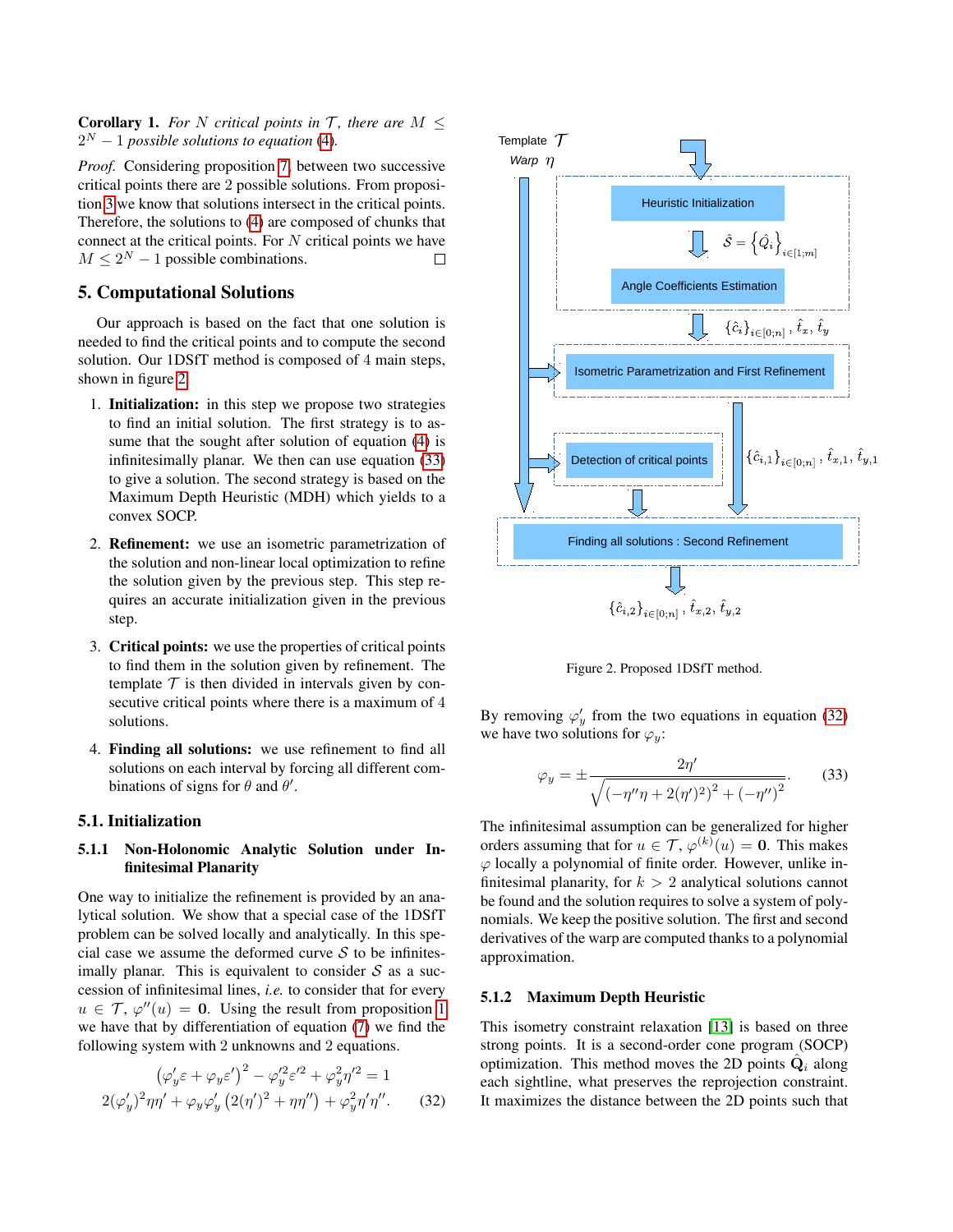they are lower or equal to the geodesic distance between the equivalent 1D points  $u_i$  in  $\mathcal{T}$ :

$$
\left\| \hat{\mathbf{Q}}_i - \hat{\mathbf{Q}}_j \right\|_2 \le |u_i - u_j|.
$$
 (34)

### 5.2. Isometric Parametrization and Refinement

One contribution of this work is the isometric parametrization of the embedding function. Such a parametrization is difficult to achieve for 3D objects. 1DSfT allows us to try it in a simpler setting. We assume that the template  $\mathcal T$  is composed by m ticks with a distance l between two successive points. Instead of constraining isometry during the refinement, the embedding function is made isometric by construction, using an angle function  $\alpha: \mathcal{T} \to \mathbb{R}$ :

$$
\forall u_i \in \mathcal{T}, \quad \varphi(u_i) = l \sum_{j=1}^i \begin{pmatrix} \cos \alpha(u_j) \\ \sin \alpha(u_j) \end{pmatrix} + \begin{pmatrix} t_x \\ t_y \end{pmatrix}, \quad (35)
$$

with  $\alpha(u_j) = \sum_{k=0}^n u_j^k c_k$ , a *n*-degree polynomial. Thus, the embedding function is defined by  $n + 3$  parameters: shape and translation parameters,  ${c_i}_{i \in [0;n]}$  ,  $t_x$  and  $t_y$ .

The refinement is performed by a nonlinear least-squares optimization on a cost function containing only the reprojection constraint.

$$
\varepsilon_d(c_0, ..., c_n, t_x, t_y) = \frac{1}{m} \sum_{i=1}^m \left| f \frac{\varphi_x(u_i)}{\varphi_y(u_i)} - \eta(u_i) \right|^2.
$$
 (36)

### 6. Experimental Results

We evaluate our methods on real and synthetic data. We use three types of relative error measurements to quantify the robustness and accuracy of our method: isometry constraint, shape and reprojection. We test against noise in the image, shape of the deformed object and number of correspondences.

### 6.1. Implementation Details

We use MATLAB to perform experiments with YALMIP [\[2\]](#page-7-11) and SeDuMi 1.3 [\[1\]](#page-7-12) to implement the MDH. We perform the first refinement by 'lsqnonlin' and the second refinement by 'fmincon' since we have to constraint the sign of  $\theta'$ .

### 6.2. Synthetic Experiments

A perspective camera model is used and the template is normalized. To control the shape, we change the curvature of a line, *i.e.* the inverse of the radius for an arc. First, we compare the MDH (§[5.1.2\)](#page-5-3) and the analytical solution provided by the analytical solution  $(\S 5.1.1)$  $(\S 5.1.1)$ . The MDH is more robust to deformation since its shape error is less than 1%

while the non-holonomic solution gives an average shape error of 20%.

For experiments on curvature and number of points, isometry is exactly fulfilled while reprojection is met to a very good extent. The MDH fulfills the reprojection constraint because of its formulation, but shows higher errors on the isometry since it is a relaxation and it forces points to move along the sightlines. Figure [3](#page-7-13) shows the error made on reconstructing the 2D deformed curve as a function of the three parameters.

For curvature and number of points, an additive gaussian noise of  $\sigma = 1.0$  px is added in the 1D image correspondences. That explains why the MDH presents the highest error in the figure. When curvature decreases, the ground truth curve tends to be a line and both solutions merge. In the same experiments, we observe that one refinement provides the solution near to the ground truth and the other one a second isometric solution. Finally, the angle-based parameterization in both refinements allows to overcome the errors made by the MDH, at a certain level of noise.

#### 6.3. Real Experiments

Real data are built thanks to a 3D reconstruction of a bent paper. Figure [4](#page-7-14) shows the one used for these experiments: we want to reconstruct the middle line shown by the cyan line in the image. Two sets of images are taken: one for the 1D image and one for the 3D reconstruction from which we can extract a 2D slice. To get the 1D image, the principal axis of the camera has to intersect the bars region. The middle row of the image is thus considered for the 1D image. We take images of size  $4800 \times 3200$  px. The software Agisoft photoscan [\[3\]](#page-7-15) is used to reconstruct the 3D scene. We construct a data set with 7 isometric deformations which are soft, without self-occlusion and performed horizontally like in figure [4.](#page-7-14)

Figure [4](#page-7-14) shows good relative errors on shape (less than 1%) and, for all data, the 2D reconstruction results present two solutions of deformed curves. We also give an example of results that our method provides. This example illustrates well that sign of  $\theta'$  changes between two solutions of equation [\(11\)](#page-2-7) and that both solutions share the same critical points.

## 7. Conclusion

We have presented a theoretical study of isometric 1DSfT and its implementation. 1DSfT reveals its complexity through ODE analysis. We introduce the notion of critical points which give a bound on the solution space. We prove local exact 1DSfT solutions do not exist and that 1DSfT cannot be solved uniquely. We give methods to compute all solutions based on convex initialization followed by non-convex refinements. We also contribute in this work with an angle-based parametrization of isometric